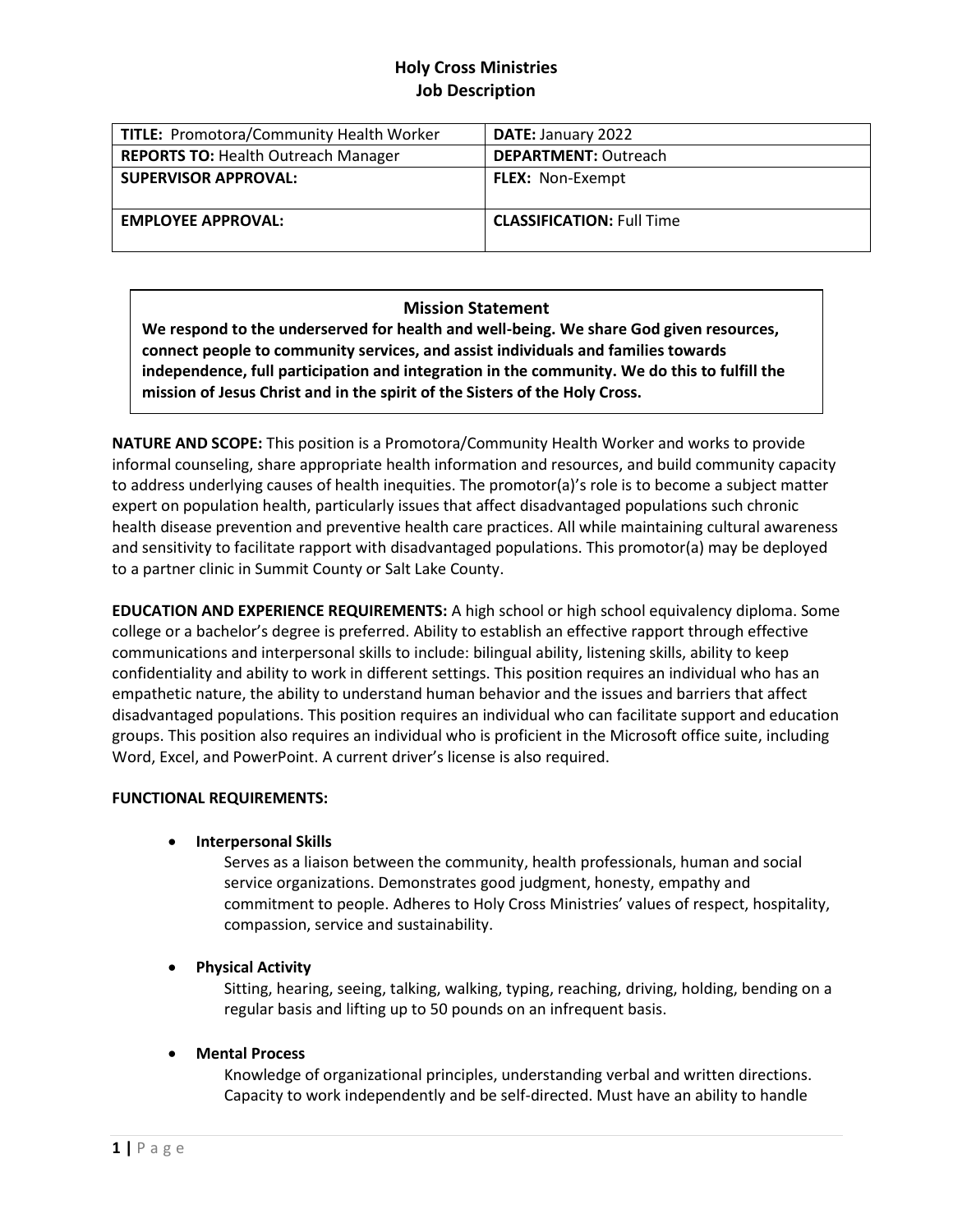# **Holy Cross Ministries Job Description**

detail and to work quickly and efficiently. Computer skills that include the use of Word, email, internet browsing and Excel. Ability to operate general office equipment. Must have language competency in English and the client's language.

## • **Working Environment**

The working environment is agreeable and pleasant with no extreme temperatures, fumes, noise, dust or dirt. The promotor(a) may spend a significant amount of time in the clients' home, physician offices, medical clinics, or social service agencies.

## **AGENCY – WIDE ACCOUNTABILITIES:**

**The mission and core values are expressed in daily work through the performance accountabilities, which exemplify individual commitment to organizational goals and successful achievement of the work that makes up a significant part of the job responsibilities the employee has been assigned.** 

**RESPONSIBLE:** Works independently in a safe, respectful and appropriate manner. Models both problem solving and problem prevention skills and can train in this area.

**INCLUSIVE:** Is inclusive to clients, client's families, co-workers, visitors, volunteers and other persons with who the employee may interact; is respectful of all religions and any other characteristic protected under applicable federal or state law.

**TIMELY:** Recognizes time as a valuable resource and asset; responds promptly to the needs of clients, families, visitors, management and co-workers. Consistently approaches work assignments in a timeefficient manner. Communicates clearly all aspects of work, for meetings, work groups etc. and is prepared to monitor and model efficiency in time management to staff.

**DATA DRIVEN:** Participates actively in the collection and recording of data; recognizes that data needs to be included in the decision making process; provides recommendations to help improve data collection and types of data collected.

**ATTENTION TO DETAIL:** Works well with attention to detail and is able to evaluate and follow-up on services in a timely and appropriate manner.

**COORDINATED:** Organizes and delivers services in the proper and legally appropriate manner.

## **ORGANIZATIONAL TEAMWORK PERFORMANCE ACCOUNTABILITIES:**

- Has a regular and predictable attendance
- Performs duties willingly and with initiative
- Remains calm and continues to work effectively in stressful situations
- Demonstrates judgment and tact on a regular basis when dealing with others
- Cooperates consistently with other programs and work group
- Listens and communicates effectively with clients, client's family, visitors, co-workers and supervisors